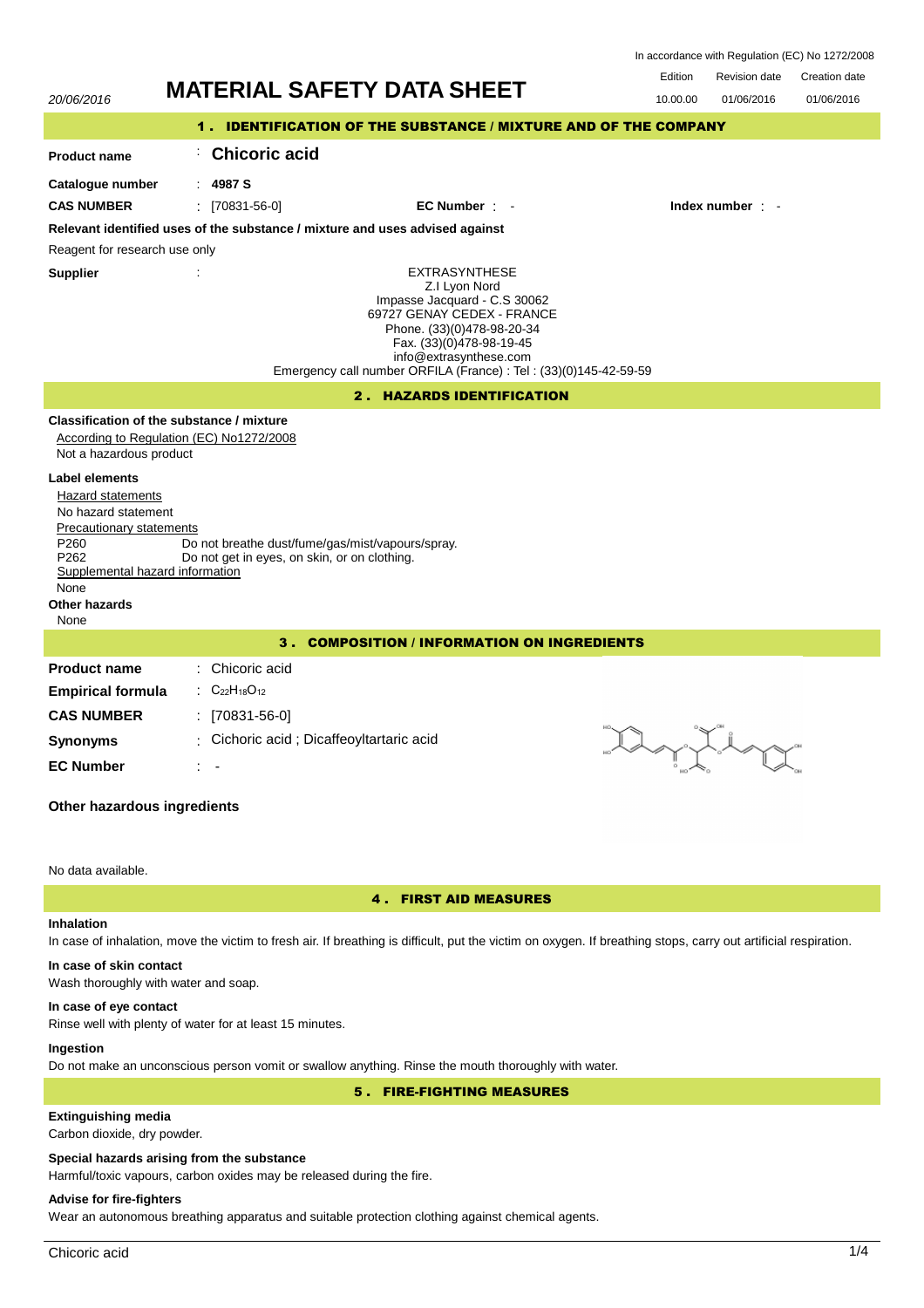# 6 . ACCIDENTAL RELEASE MEASURES

#### **Personal precautions**

Use personal protective equipment. Evacuate the personnel from the contaminated zone. Ensure adequate ventilation.

### **Environnemental precautions**

Keeping away from drains, surface and ground waters.

#### **Methods and materials for containment and cleaning up**

Clean up without creating dust and place in adapted and sealed containers for elimination. Wash the contaminated aera with water and soap. Confine washing water and dispose of it complying with the local regulations. After cleaning, quickly eliminate traces of water with a product absorbing liquids (for example : sand, sawdust, universal binder, Kieselguhr).

## 7 . HANDLING AND STORAGE

## **Precautions for safe handling**

Avoid formation of dust. Avoid contact with skin and eyes. During handling, wear suitable personal protective equipment (see section 8). Follow the normal measures for preventive fire protection.

**Specific handling** No data available.

**Specific end use(s)**

# No data available

#### **Conditions for safe storage, including any incompatibilities**

Store in a cool well-ventilated place. Keep container tightly closed in a dry place away from light.

Store at <+8°C

### 8 . EXPOSURE CONTROL/PERSONAL PROTECTION

# **Respiratory protection**

Wear imperatively an appropriated mask/respirator, tested and approved by standards such as NIOSH (US) or CEN (EU).

#### **Hand protection**

Handle with protective gloves. The selected gloves have to satisfy the specifications of EU Directive 89/686/EEC and the standard EN 374 derived from it.

## **Eye protection**

Wear safety glasses.

### **Skin protection**

Wear suitable protective clothing according to the quantity and the level of activity of the substance at the workplace.

|                                                       | <b>9. PHYSICAL AND CHEMICAL PROPERTIES</b> |  |
|-------------------------------------------------------|--------------------------------------------|--|
| Information on basic physical and chemical properties |                                            |  |
| Physical state                                        | : Powder                                   |  |
| Color                                                 | : Beige-coloured                           |  |
| Solubility in                                         | : Ethyl alcohol (Soluble)                  |  |
| Melting point                                         | : No data available.                       |  |
| рH                                                    | : No data available.                       |  |
| Partition coefficient: n-octanol/water                | : No data available.                       |  |
| Auto-ignition temperature                             | : No data available.                       |  |
| Decomposition temperature                             | : No data available.                       |  |
| Viscosity                                             | : No data available.                       |  |
| Initial boiling point                                 | $:785^{\circ}$ C                           |  |
| Flash point                                           | $: 279^{\circ}$ C                          |  |
| Other information                                     |                                            |  |

No data available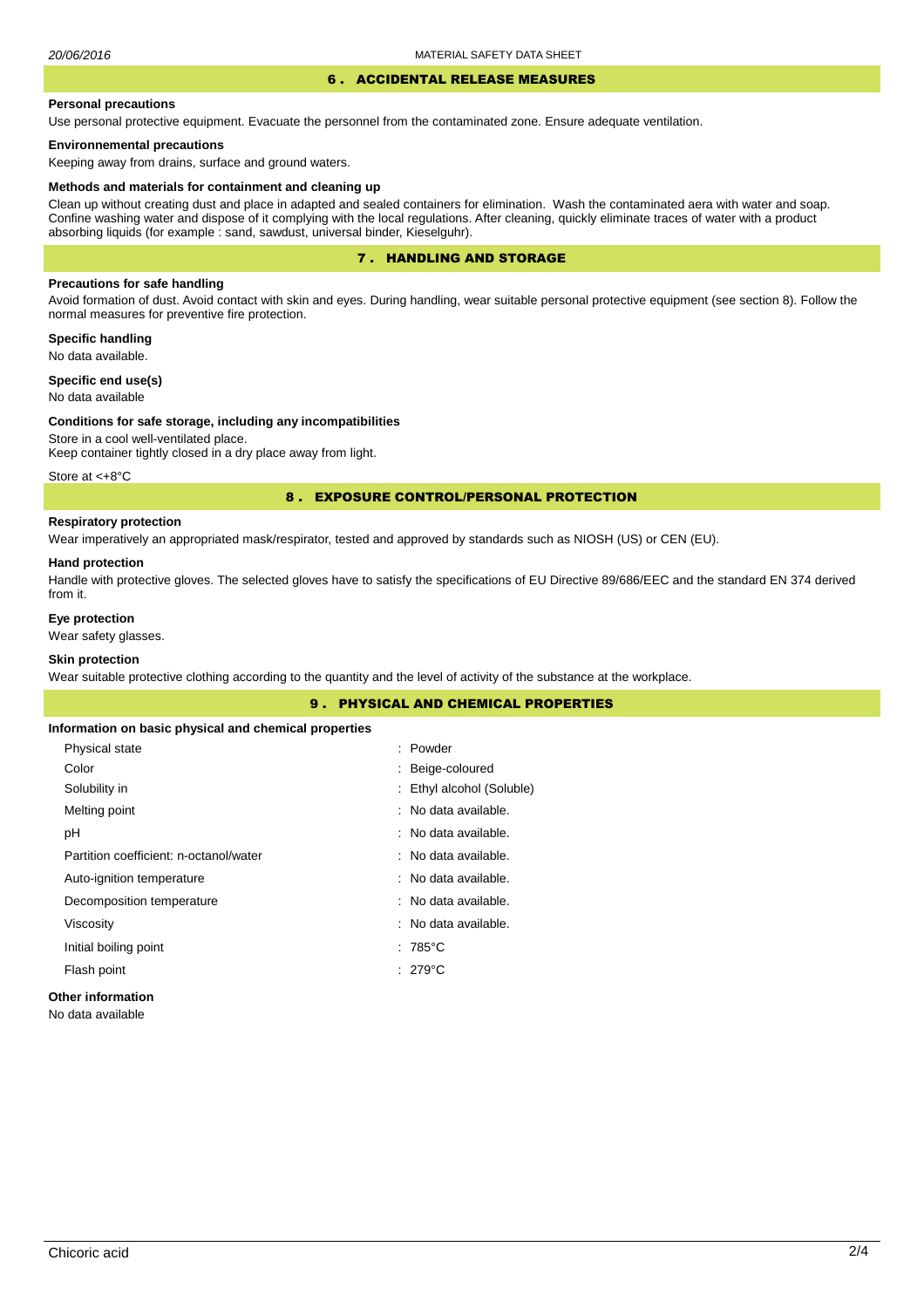### 10 . STABILITY AND REACTIVITY

#### **Reactivity**

No data available.

# **Chemical stability**

Stable under recommanded storage conditions.

#### **Possibility of hazardous reactions**

No hazardous reactions during storage and handling complying with the instructions.

**Conditions to avoid**

No data available.

**Incompatible materials**

No data available.

### **Hazardous decomposition products**

No hazardous decomposition products if the instructions for handling and storage are respected. During high overheating of the substance or during a fire, hazardous decomposition products may be produced.

# 11 . TOXICOLOGICAL INFORMATION

### **Acute oral toxicity**

No data available.

# **Acute dermal toxicity**

No data available.

#### **Acute inhalation toxicity**

No data available.

### **Skin Corrosion**

No data available.

#### **Skin Irritation**

No data available.

# **Serious Eye Damage**

No data available.

## **Eye Irritation**

No data available.

### **Respiratory Sensitisation**

No data available.

### **Skin Sensitisation**

No data available.

### **Germ Cell Mutagenicity**

No data available.

### **Carcinogenictiy**

No data available.

# **Reproductive Toxicity**

No data available.

### **Specific Target Organ Toxicity - Single Exposure**

No data available.

### **Specific Target Organ Toxicity - Repeated Exposure**

No data available.

### **Aspiration Hazard**

No data available.